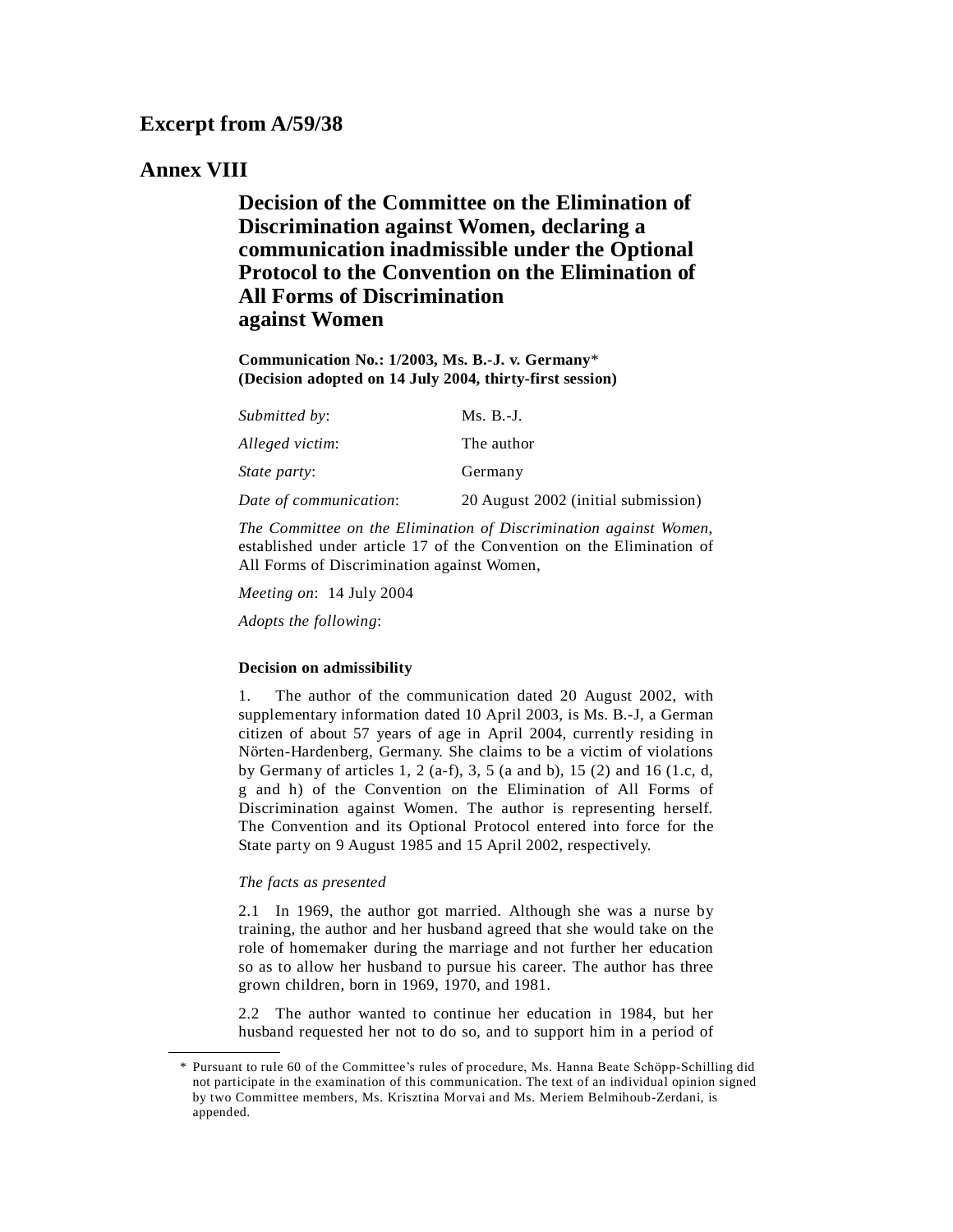professional difficulty. By 1998, the author's husband's difficulties were resolved and she again wished to continue her education, but in May 1999 the author's husband applied for a divorce.

2.3 In September 1999, in connection with her separation, the author and her husband agreed in a settlement before a family court in Northeim that he would pay her DM 973 per month in separation maintenance, DM 629 per month in child support for their youngest child and DM 720 per month to cover the mortgage on the house in which the author continued to live.

2.4 The divorce became final on 28 July 2000. While the issue of the equalization of pensions was resolved as part of the divorce, no decisions have been reached regarding the equalization of accrued gains and maintenance after termination of the marriage.

2.5 On 10 July 2000, the author submitted a complaint to the Federal Constitutional Court, claiming that statutory regulations regarding the law on the legal consequences of divorce violated her constitutional right to equality protected under articles 3.2 and 3.3 of the Constitution.

2.6 On 30 August 2000, the Federal Constitutional Court decided not to accept the complaint for decision.

2.7 In April 2004, the Court of Göttingen awarded the author a maintenance payment of  $\epsilon$  280 per month with retroactive effect to August 2002, the date that the author's husband had stopped payment of separation maintenance. The author has appealed against the decision.

2.8 The author has also written without success to the Federal Ministry of Justice and the Ministry of Justice and of Women's Issues of the Land Niedersachsen on 28 July 2001, 6 February 2002, and 2 March 2002, and on 15 January 2003,

22 February 2003, claiming disregard for marriage and family as well as gender-specific discrimination by the courts of Niedersachsen.

2.9 Proceedings concerning maintenance after divorce, as well as equalization of accrued gains continue.

#### *The complaint*

3.1 The author alleges that she was subjected to gender-based discrimination under the statutory regulations regarding the law on the legal consequences of divorce (equalization of accrued gains, equalization of pensions, and maintenance after termination of marriage) and that she has since continued to be affected by those regulations. In her view, the regulations systematically discriminate against older women with children who are divorced after long marriages.

3.2 With respect to the issue of accrued gains, the author suggests that, although the law provides that the spouse with the lesser accrued gains receives half the excess of the higher-earning spouse, the law does not take into account the improved or devalued "human capital" of marriage partners. She maintains that this constitutes discrimination,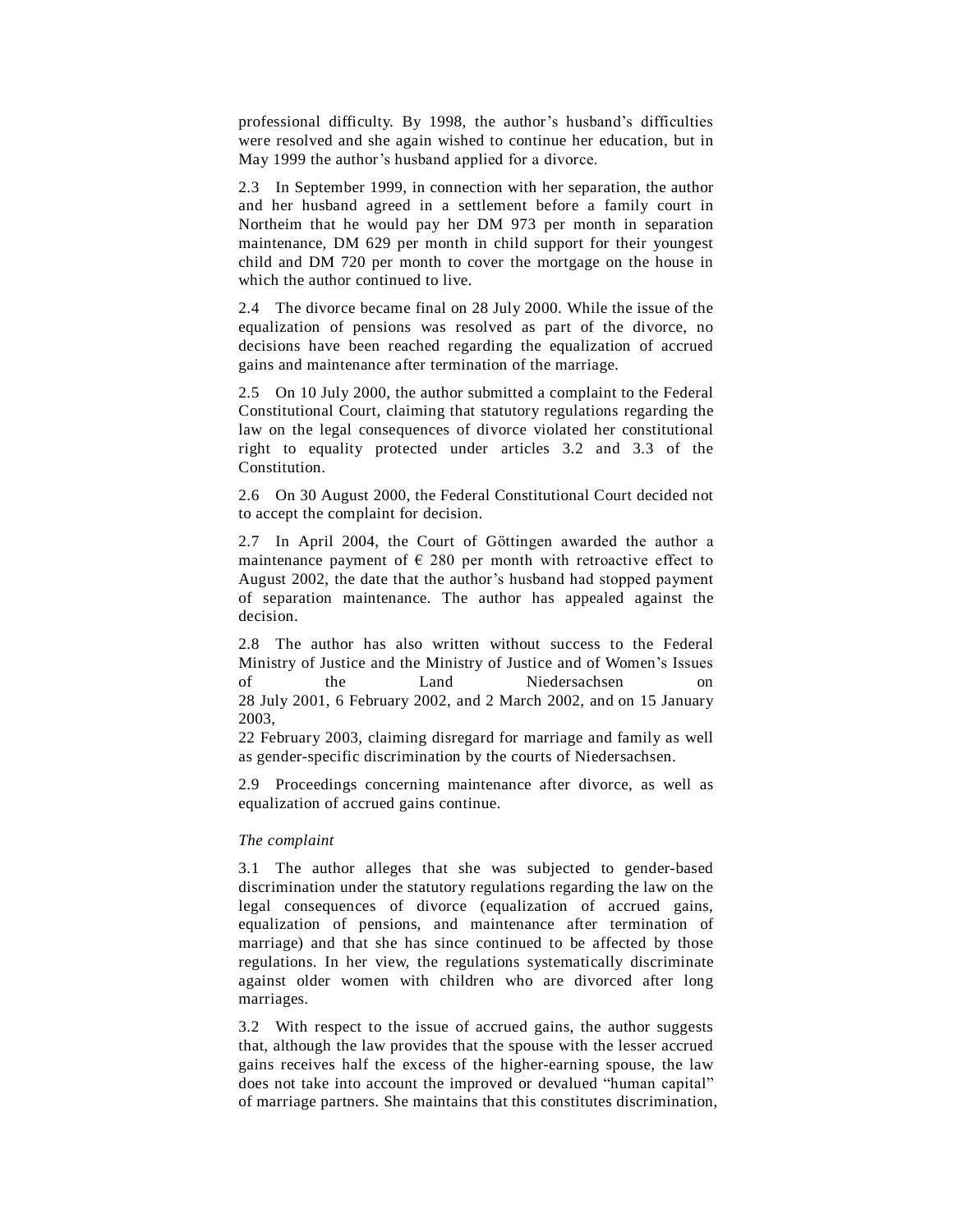as it results in providing a husband with his wife's unremunerated labour. The author claims that the law relating to reallocation of pension entitlements is similarly discriminatory and that vague, unclear and discriminatory provisions govern the question of maintenance.

3.3 The author furthermore claims more generally that women are subjected to procedural discrimination because the risks and stress of court proceedings to resolve the consequences of divorce are carried unilaterally by women, who are also prevented from enjoying equality of arms. She also claims that all divorced women in situations similar to hers are victims of systematic discrimination, disadvantage and humiliation.

3.4 The author claims that she exhausted all domestic remedies when the Constitutional Court decided not to accept for review her complaint of omission on the part of the legislator to fulfil the Constitution's equal treatment provisions (art.  $3.2$  and  $3.3$  of the Constitution) in respect of the statutory regulations regarding the law on the legal consequences of divorce.

#### *The State partyís observations on admissibility*

4.1 By its submission of 26 September 2003, the State party objected to the admissibility of the communication.

4.2 The State party notes that the divorce decree, which the author did not submit with her initial submissions, only contained a decision on pension equalization. No final decision has yet been reached in separate proceedings regarding maintenance after termination of the marriage and equalization of accrued gains. The State party further notes that the author filed a constitutional complaint against the divorce decree and against the law on the legal consequences of divorce, in general, which the Federal Constitutional Court did not accept for adjudication. In the ensuing period, the author repeatedly turned to Federal and State Ministries to achieve an amendment of the statutory regulations.

4.3 As regards relevant legal provisions governing the effects of marriage and of the rights and duties of spouses, as well as those concerning divorce and the legal consequences of divorce, the State party explained that in event of divorce, "accrued gains" are to be equalized, if the spouses live in the statutory marital regime of community of gains. The value of the assets of the spouses at the time of marriage (original assets) and at the time of termination (final assets) is first determined. The "accrued gains" are the amount by which the final assets of a spouse exceed his or her original assets. The spouse with the lower accrued gains is entitled to an equalization claim amounting to one half of the difference in value compared to the accrued gains of the other spouse (Section 1378 BGB). Regulations concerning maintenance after termination of marriage are initially based on self-responsibility of (former) spouses. Following the divorce, the spouses are in principle required to be responsible for their own livelihood. Consequently, maintenance is really only envisaged for certain categories of cases. However, since these prerequisites are regularly met in a large number of divorce cases, the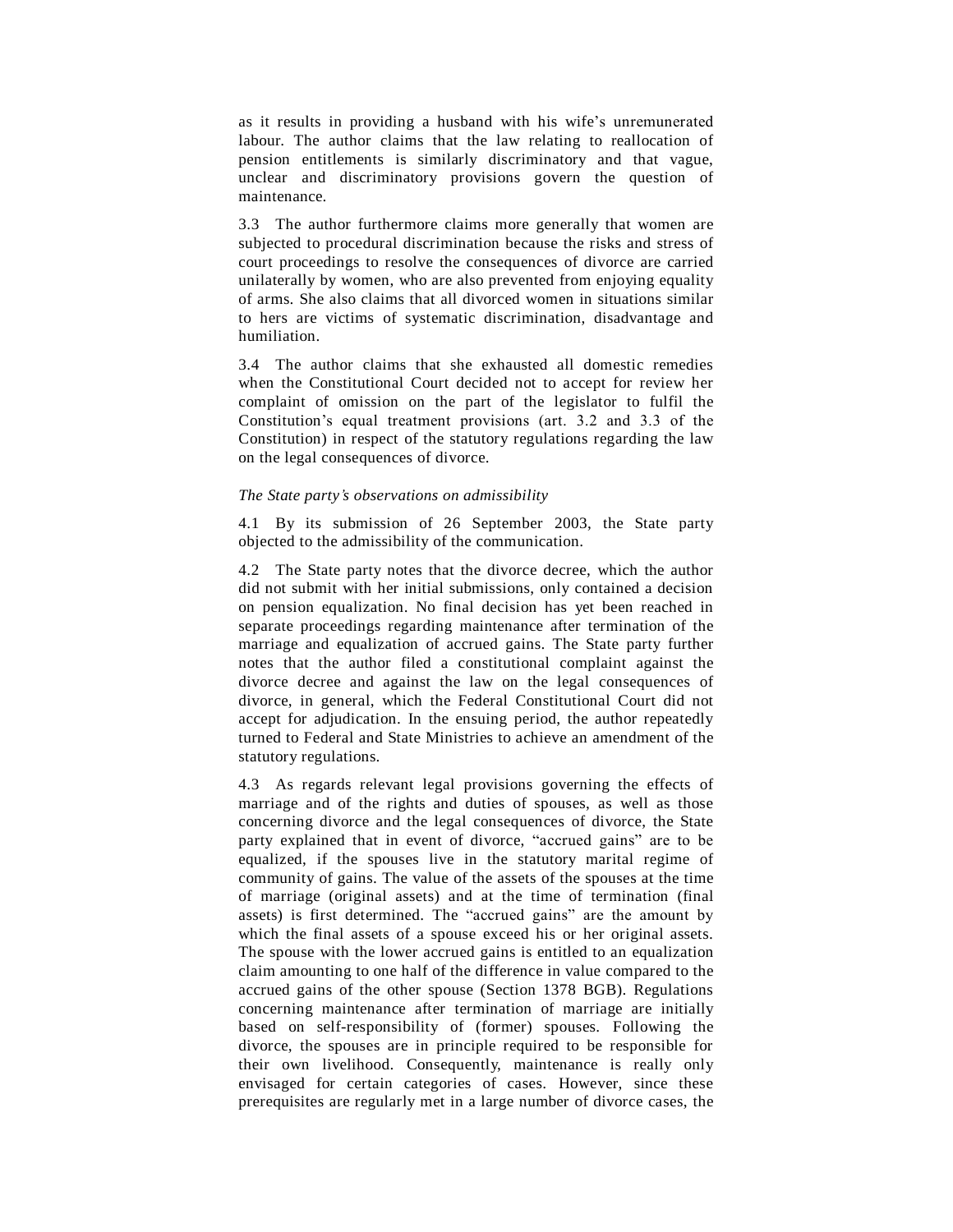existence of a claim to maintenance tends to be more the rule. The reason for this is the opinion of the legislature that, owing to his or her personal and financial situation, the financially weaker, needy spouse should be able to rely on the post-marital solidarity of the financially stronger, capable spouse. The law also provides under certain circumstances for a maintenance claim for a period of training or education for a spouse who may have omitted to acquire or interrupted formal education or vocational training in the expectation of, or during marriage. Furthermore, the law on equalization of pensions creates the duty of the spouse who acquired greater overall pension entitlements than the other spouse during marriage to equalize by one half of the difference in value.

4.4 According to the State party, the communication is inadmissible for lack of grievance under article 2 of the Optional Protocol as only *victims*, who have to illustrate that they, themselves are directly affected by a violation of the law, can submit claims. An abstract review of constitutionality by means of an individual complaint is inadmissible. The situation could be different if the author were already directly adversely affected by the legal position created by existing legal provisions. However, this is not the case as the law on the legal consequences of divorce still has to be implemented by the courts in regard to the author. The State party submits that the author of a complaint cannot achieve a general and fundamental review of German law on the legal consequences of divorce with her complaint.

4.5 Based on this argument, the State party submits that the author's basis for complaint is her own divorce proceedings; only in this framework can the applied legal provisions relating to the law on the legal consequences of divorce be (directly) reviewed.

4.6 The State party also argues inadmissibility for lack of sufficient substantiation. The lack of concrete information from the author regarding the financial settlements made in the divorce proceedings, the legal basis on which they were reached and whether and to what extent they put her at a financial disadvantage compared to her divorced husband, make it impossible to examine whether and which rights set forth in the Convention were violated in the author's case.

4.7 The State party notes, in particular, non-disclosure of the contents, or submission of the divorce decree, lack of information as to whether, and which legal provisions may have been applied in the author's case and with what financial consequences, lack of information about equalization of pensions and accrued gains, and about the amount of maintenance the author receives after termination of marriage. The State party concludes that the author's claims of being financially disadvantaged by German law on the legal consequences of divorce compared to her divorced husband remain unsubstantiated and that a global reference to studies on the alleged financial disadvantages of divorced women is insufficient in this respect.

4.8 The State party further submits, only by way of precaution and notwithstanding inadmissibility for lack of grievance, lack of exhaustion of domestic remedies, which, in this case, would be the filing, in admissible fashion, of a constitutional complaint. While the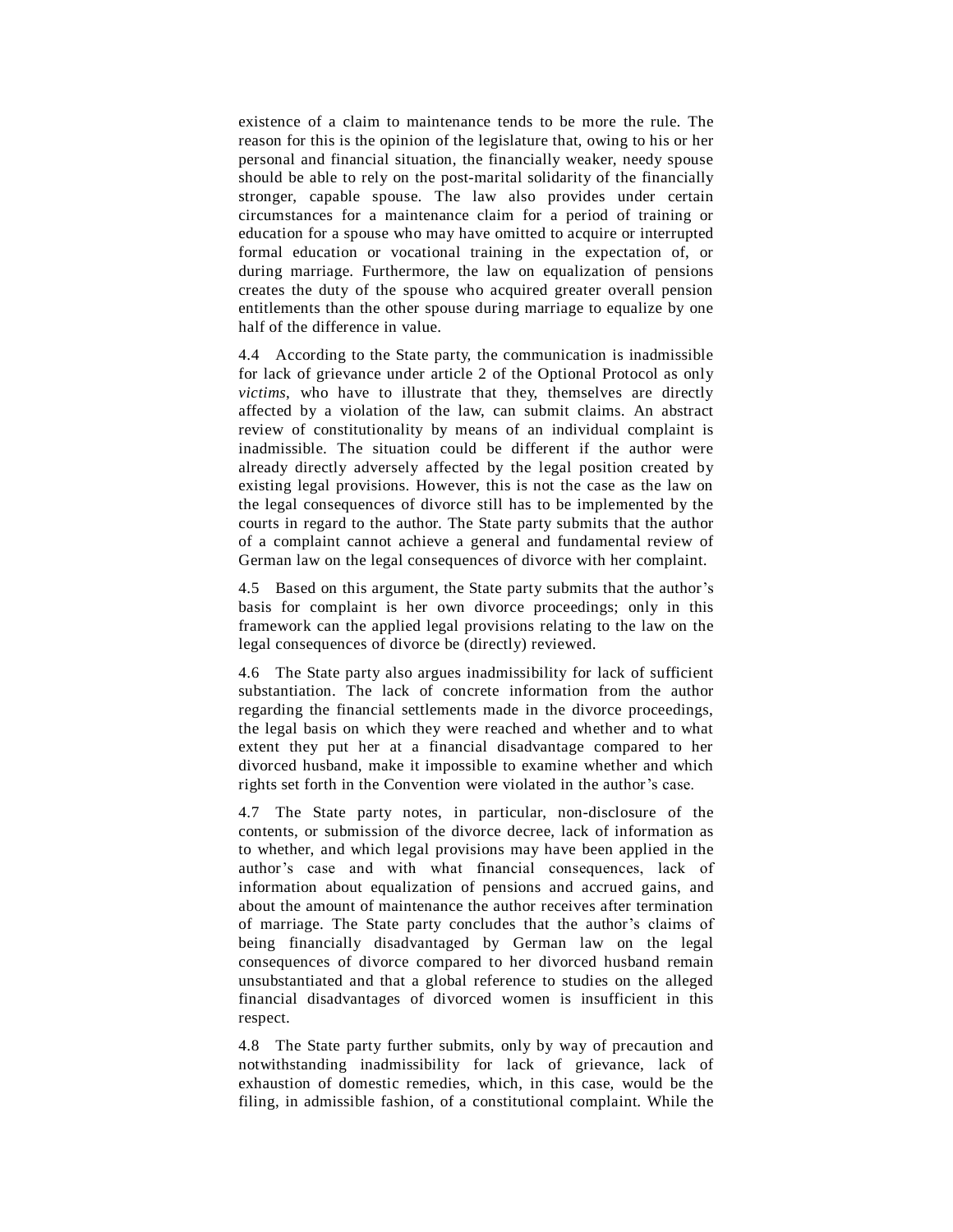author filed a constitutional complaint against the law on the legal consequences of divorce in general, according to the Supreme Federal Constitutional Court Act (section 93, para. 3), a complaint directly against a law can only be filed within one year of the law entering into force, making the author's constitutional complaint against the law in general inadmissible for this reason alone.

4.9 The State party also submits that only the issue of equalization of pensions has been settled so far in conjunction with the divorce. The author restricted her appeal against the divorce decree solely to the pronouncement of the divorce itself, omitting to also make the equalization of pensions the subject of the review by the appellate court (Oberlandesgericht Braunschweig). This would have been admissible and could have been reasonably expected of the author. Failure to lodge a required and reasonable appeal must result in inadmissibility of a complaint pursuant to article 4.1 of the Optional Protocol.

4.10 As regards inadmissibility *ratione temporis*, the State party submits that the facts that are the subject of the complaint occurred prior to the entry into force of the Optional Protocol for the Federal Republic of Germany. In this regard, the State party submits that since the divorce proceedings alone are the subject of the complaint and a final and conclusive decision has so far only been reached on the equalization of pensions in conjunction with the divorce, the decisive point for inadmissibility *ratione temporis* is the time at which this decision became final, i.e. on 28 July 2000. The Optional Protocol entered into force for Germany on 15 April 2002.

## *The authorís comments on the State partyís observations on admissibility*

5.1 The author submits that the State party's explanation of relevant legal provisions governing the effects of marriage and of the rights and duties of spouses, as well as those concerning divorce and the legal consequences of divorce, fail to describe the continuous discrimination and disadvantage of persons who are entitled to equalization in divorce proceedings, who, as a rule, are women. She notes that, in Germany, social structures ensure that men, as a rule, advance professionally during marriage, while women have to interrupt their careers and professional advancement because of their continuing main responsibility for the family and the raising of children, thus putting them at a striking disadvantage, especially after separation or divorce. These fundamental societal, familial and marital realities, as well as their differential consequences after divorce are however, not sufficiently, or not at all, accounted for in the law on the legal consequences of divorce, to the disadvantage of women. This is particularly the case for divorced older women who have deferred their own career plans during marriage.

5.2 The author also submits that enforcement of claims upon divorce is rendered extremely difficult because courts commonly ignore marital agreements and family situations to the detriment of women, and equalization provisions are made dependent upon women's proper behaviour during marriage and after divorce, subjecting women to rigid social control by the divorced husband and the courts.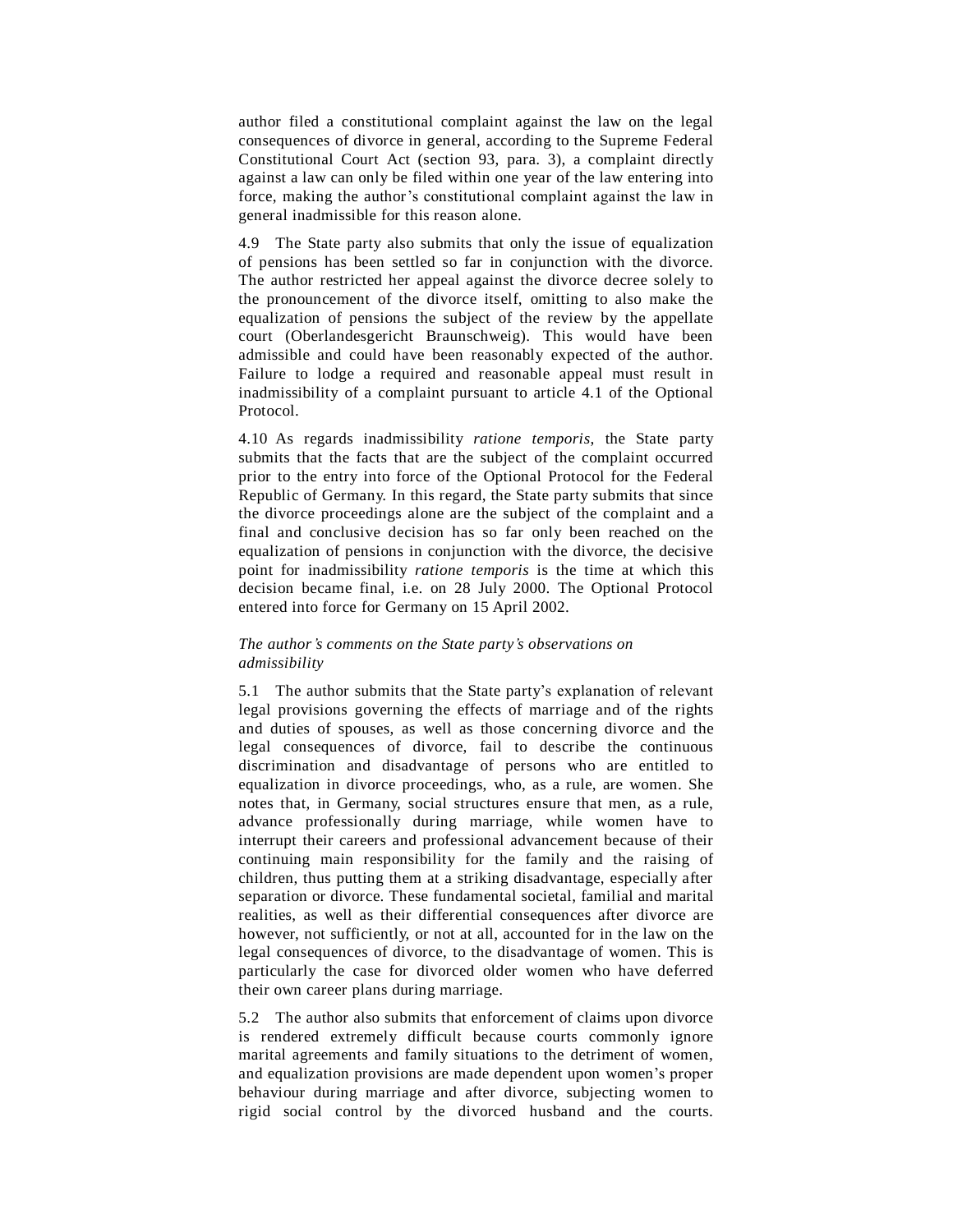Inappropriate behaviour by a husband, on the other hand, is not subject to any kind of sanction. The author argues that such discrimination and disadvantage of divorced women is only possible because of insufficient and vague legislation.

5.3 The author rejects the State partyís argument with respect to inadmissibility for lack of grievance by noting that since her divorce, she continues to be personally and directly affected by the law on the legal consequences of divorce. She maintains that she is affected not only by the decisions of the family court, but by the discrimination in the court proceedings resulting especially from an omission by the legislator to regulate the consequences of divorce in accordance with article 3.2 of the Constitution, in a manner in which no discrimination or disadvantage occurs. In this regard, her constitutional complaint was directed specifically against an "omission on the part of the legislator".

5.4 On the issue of lack of sufficient substantiation, the author submits that, while she had quoted statistics and expert opinions in her constitutional complaint and also in her submissions to ministries, the insufficient legislative provisions and court practice and the resulting discrimination against women were borne out by her personal situation as a divorced woman. The author maintains that she has given a concrete account of her fundamental material disadvantage. Had she not deferred to family responsibilities and her husband's needs, she would have been able to achieve her own income in the amount of euro 5,000 per month, with a commensurate old age pension.

5.5 The author states that the concrete *equalization* of pension payments reached in a divorce is irrelevant as the discriminatory disadvantages only start, and continue, after divorce. In her concrete case, since her husband's filing for divorce in May 1999, the 500 euro/months for her old age pension had stopped. Had she not deferred to her husband's or family's needs, between 47,000 (had she remained married) and 94,000 euro (in case of her own income) would have been made towards her old age pension.

5.6 With respect to exhaustion of domestic remedies, the author maintains that her constitutional complaint was directed against the legal consequences of divorce because articles 3.2 and 3.3 of the Constitution had been infringed in her very personal case, and was not solely directed *in general* against the legal consequences of divorce. Her complaint had not been directed "in general" against a law, but rather against the discrimination contained therein and the omission of the legislator to eliminate such discrimination and the disadvantage experienced by divorced women, and from which she was directly affected.

5.7 She notes that the constitutional complaint was admissible and thus, she exhausted domestic remedies. Her complaint concerning the legal consequences of divorce had not been rejected as "inadmissible" or "unfounded" but rather had not been accepted for decision. The author further submits that article 93 of the Federal Constitutional Court Act does not establish a statute of limitations in regard to omissions by the State. In support of her argument, the author refers to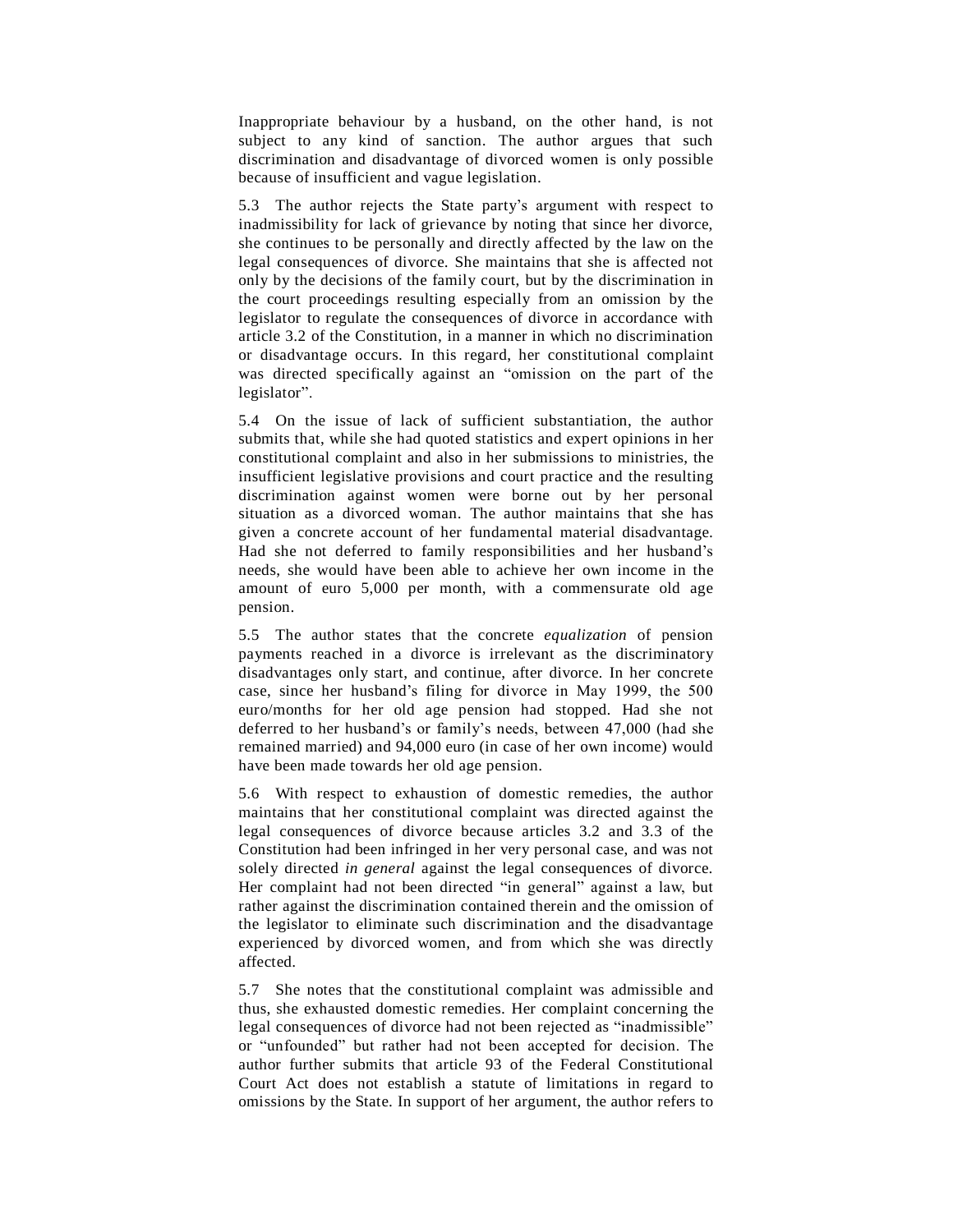a decision of the Federal Constitutional Court (BverfGE 56, 54, 70) that constitutional complaints concerning continuing omission on the part of the legislator do not necessarily require prior use of legal remedies and do not require adherence to the statute of limitations provided for in article 93.2 of the Federal Constitutional Court Act. In addition, she submits that her Constitutional complaint against the law on the legal consequences of divorce was admissible also without prior exhaustion of legal remedies in accordance with article 90.2, second sentence, of the Federal Constitutional Court Act, because of the general importance and the fundamental constitutional questions posed.

5.8 The author further submits that her requests for financial assistance to cover legal proceedings had been denied to her in several instances, because of a lack of prospects to prevail in such proceedings, and the courts had not taken into consideration family and marital facts. Without such assistance she was prevented from using domestic remedies because of financial constraints. Lastly, while divorce proceedings are dealt with very expeditiously by courts, proceedings on the legal consequences of divorce take forever when women claim equalization payments. This was also true in her case where she had tried to obtain, since September 2001, the relevant information from her divorced husband to calculate maintenance after termination of marriage, leading to her filing a suit in August 2002 to obtain such information. These proceedings had not yet resulted in obtaining the required information.

5.9 The author reiterates that by August 2003, there was no Court decision concerning maintenance after termination of marriage. While she had received monthly maintenance payments of 497 euro 497, these were no longer paid as of August 2002, after a lengthy and difficult court procedure that went against her. The author submits that, while she has appealed against this decision, she has no hope that the courts would be considering her concerns. She estimates that, had she completed her studies and focused on her career instead of supporting her husband and caring for the family, she would today be able to earn as much income as her husband, i.e., 5,000 euro per month.

5.10 As regards the State partyís arguments concerning inadmissibility *ratione temporis*, the author notes that, while the divorce decree became final in July 2000, she continues to be directly affected by the discriminatory provisions of the law on the legal consequences of divorce. The steps she took  $-$  constitutional complaint and interventions with ministries — did not lead to results. Likewise, she continues to experience discrimination, disadvantage and humiliations by the courts.

## *Additional comments of the State party on admissibility pursuant to a request of the Working Group*

6.1 According to the State party, the author's general constitutional complaint against the law on the consequences of divorce of 10 July 2000 had been inadmissible on the whole for several reasons.

6.2 The State party submits that, according to Section 93, para. 3, of the Federal Constitutional Court Act a constitutional complaint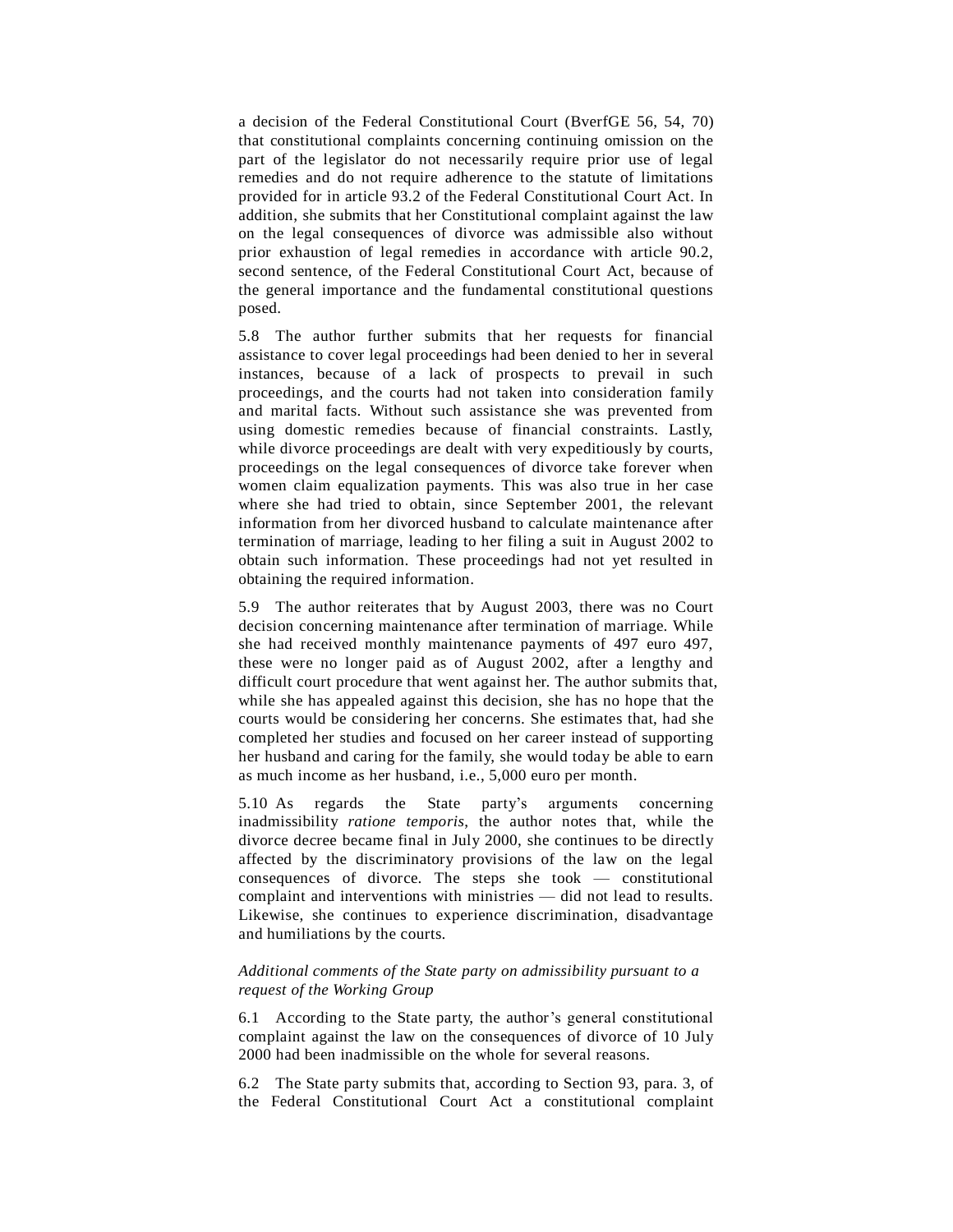immediately directed against an Act may only be lodged within one year following its entry into force. This preclusive time limit serves the purpose of legal security. Failure to observe the deadline, as in the case of the constitutional complaint (file no. 1 BvR 1320/00) generally filed by the author against the "law on the consequences of divorce" on divorce" on

10 July 2000, will render the constitutional complaint inadmissible. The Federal Constitutional Court will not accept an inadmissible constitutional complaint for adjudication.

6.3 The State party disagrees with the author's argument that the deadline of Section 93, para. 3, of the Federal Constitutional Court Act is not applicable because her constitutional complaint is aiming at an omission by the legislator. An omission does not already exist when certain demands are not met or are not met to the desired extent. Rather, the decisive factor is the legislator's consideration of these demands. In the law on the consequences of divorce the legislator has stipulated numerous legal provisions which, from his point of view are sufficient, adequate and appropriate. Regulations exist for the respective situations of life. It is not relevant that the author considers these regulations to be an infringement of Article 3, paras. 2 and 3, of the Basic Law for the Federal Republic of Germany because of, in her view, insufficient consideration of matrimonial and family work, and thus does not constitute a case of omission.

6.4 The State party furthermore argues that her constitutional complaint generally directed against the "law on the consequences of divorce" of 10 July 2000 had already been inadmissible for other reasons. As a prerequisite for an examination of whether the deadline of Section 93, para. 3, of the Federal Constitutional Court Act has been met, an applicant has to state first against which actual provision, i.e. against which paragraph and which subparagraph his or her complaint is directed. This is not the case in the author's constitutional complaint of 10 July 2000 which does not refer to particular sections, paragraphs or subparagraphs of the Civil Code as infringements of the Constitution, nor does it indicate the number of provisions complained about, thus making her constitutional complaint inadmissible.

6.5 In addition, the State party asserts that the prerequisites of Section 90 of the Federal Constitutional Court Act had also not been fulfilled. Pursuant to Section 90, para. 1, of the Federal Constitutional Court Act anyone may lodge a constitutional complaint on the assertion that he or she has been violated in his or her fundamental rights or in one of the rights granted by Article 20, para. 4, Articles 33, 38, 101, 103 and 104 of the Basic Law for the Federal Republic of Germany by the public authority. Section 90, para. 2, of the Federal Constitutional Court Act furthermore states that the constitutional complaint may only be filed when recourse to the courts has been  $taken - as far as this is admissible in case of an infringement of$ rights. If recourse to the courts can be taken, these legal remedies have to be exhausted, i.e. recourse must be had to all instances. This requirement of exhaustion of legal remedies and thus the principle of subsidiarity applies particularly to constitutional complaints against legal provisions. A constitutional complaint is not a general action. It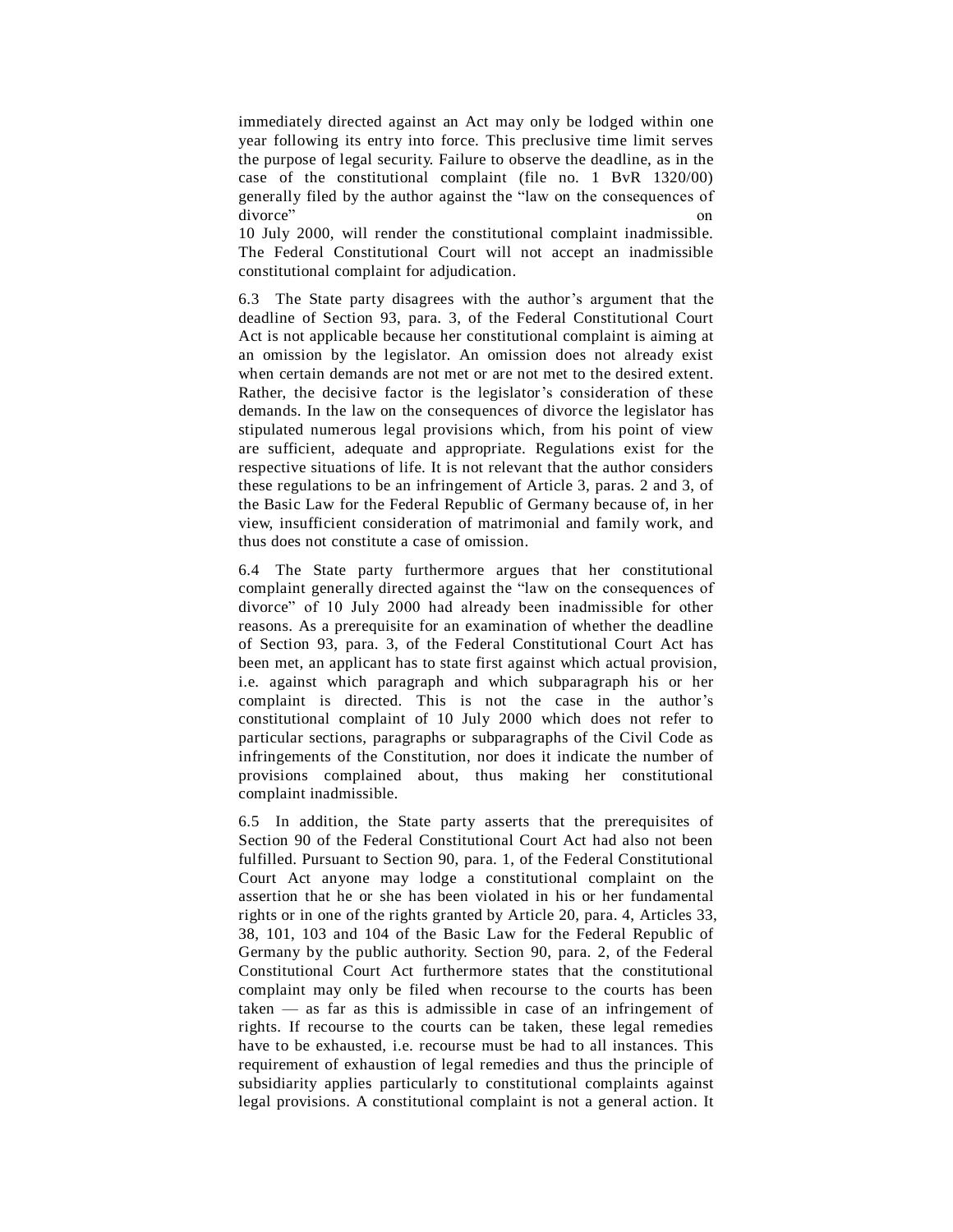cannot be lodged by anybody but only by someone who asserts that his or her rights protected by Section 90 of the Federal Constitutional Court Act have been violated by the public authority.

6.6 The State party consequently notes that, exceptionally, a legal provision can only be directly contested with a constitutional complaint if the applicant himself or herself is currently and immediately — and not by means of an act of enforcement  $-$  affected by this provision. In order to determine whether and to what extent an Act and/or a concrete provision affects the individual citizen, the concrete case first has to be subsumed under a specific legal provision for decision by a court. This also applies to the author in regard to the law on the consequences of divorce which she complains is not consistent with fundamental rights. For this reason as well, and irrespective of whether the deadline of Section 93, para. 3, of the Federal Constitutional Court Act had been observed, the author could not lodge a general constitutional complaint against the law on the consequences of divorce. She would first have had to take action to obtain a decision by the competent specialist courts concerning the different consequences of divorce such as post-marital spousal support, pension sharing and equalization of accrued gains. Only subsequently is it admissible to lodge a constitutional complaint based on the assertion that the concrete provisions of the law on the consequences of divorce applied by the courts are infringing Article 3, paras. 2 and 3, of the Basic Law. In the latter case, a deadline of one month following the service, pronouncement or communication of the decision at last instance applies pursuant to Section 93, para. 1, of the Federal Constitutional Court Act.

6.7 The State party submits that a final decision has still not been reached in the legal proceedings before the family court initiated by the author for post-marital spousal support (Local Court of Göttingen, file no. 44 F 316/02). In the main proceedings for post-marital spousal support, the author has been granted legal aid and is represented by attorney. The court is still to reach a decision on the amount of support to be paid to the author. The author may file an appeal against this decision. Only then can it be considered to bring the matter to the Federal Constitutional Court.

6.8 The State party submits that the proceedings concerning the equalization of accrued gains are at the stage of consideration of the author's application of 8 September 2003 for legal aid and assignment of an attorney-at-law for the litigation. This application remains pending due to subsequent motions of the author seeking disqualification of the judge on grounds of conflict of interest in the proceedings for spousal support. The author has also remonstrated against the decision of the Higher Regional Court of Braunschweig of 11 February 2004, on which the latter still has to decide.

6.9 The State party concludes that domestic legal remedies had not yet been exhausted when the author lodged a general constitutional complaint against the law on the consequences of divorce on 10 July 2000. Also for this reason the constitutional complaint had been inadmissible.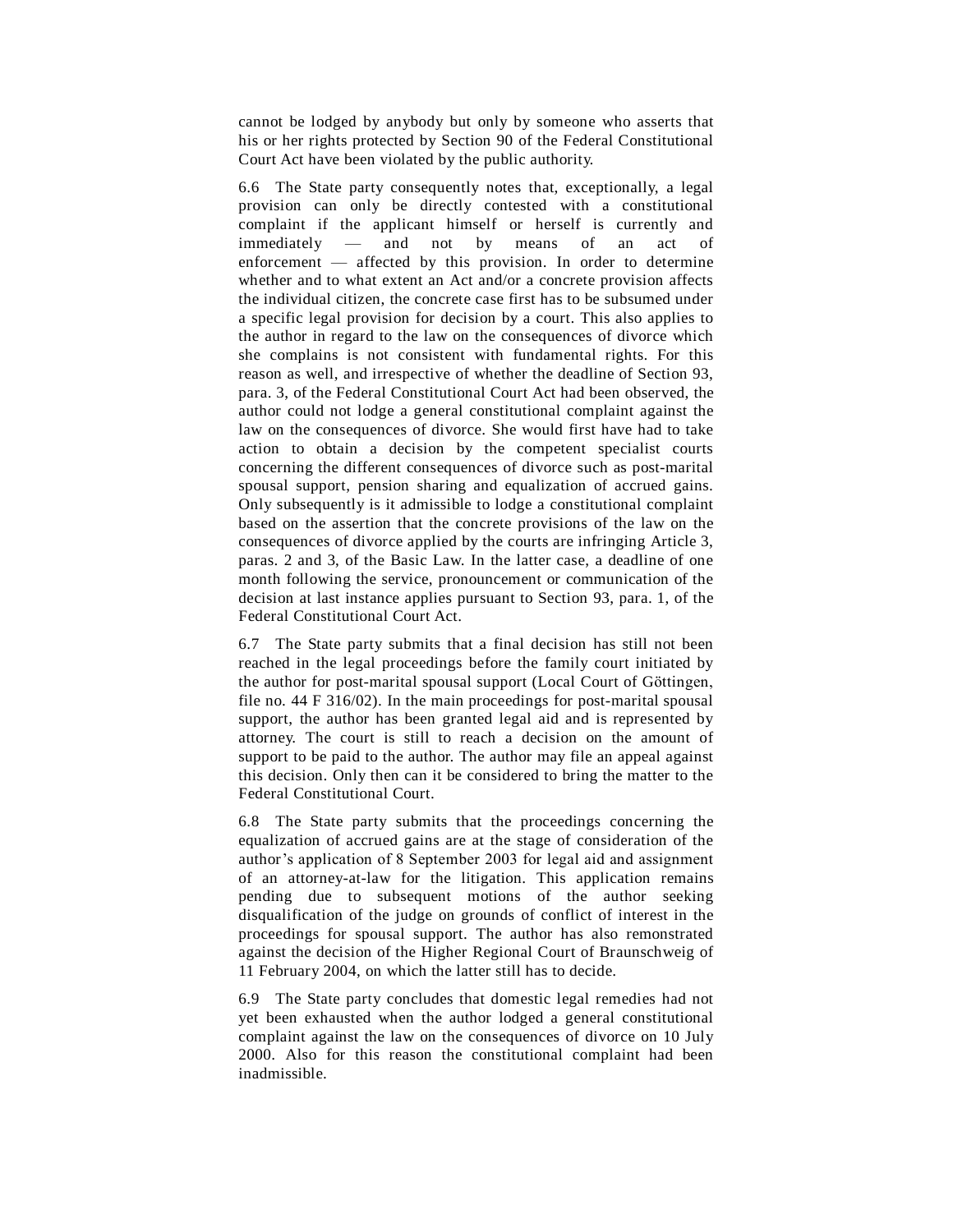6.10 The State party lastly argues that it is not sufficient merely to quote scientific publications to justify a constitutional complaint, and to maintain in general, as the author did, that the equalization of accrued gains as such or the pension sharing and/or the law on spousal support as such would be contrary to the Constitution.

6.11 The State party emphasized that the author's constitutional complaint against the law on the consequences of divorce of 10 July 2000 was inadmissible in general for the above-stated reasons. Since only a complaint of unconstitutionality lodged in a lawful manner fulfils the prerequisites for exhaustion of legal remedies, the author's communication is inadmissible pursuant to article 4, para. 1, of the Optional Protocol.

6.12 The State party lastly recalls the other reasons set forth in its original submission to declare the communication inadmissible.

#### *Additional comments of the author on admissibility*

7.1 In regard to the divorce proceedings in first instance in 1999 (Amtsgericht Northeim), the author recalls that the divorce judgement of 10 November 1999 also included the equalization of pensions, a legal requirement in accordance with article 1587 of the Civil Code, on the basis of a formula described in her earlier submission. The author reiterates that this presumably "just equalization" is deeply unjust, unbalanced and discriminatory as it does not take into account the post-marital consequences of the division of labour and of understandings reached during marriage. In her concrete case, her divorced husband will reach a pension that will be significantly above the amount determined by the equalization of pensions. On the other hand, there were serious doubts whether, when and to what degree she will be able to obtain the determined amount.

7.2 The author further submits that notwithstanding her repeated urgings, the questions of post-marital support and of equalization of accrued gains were dealt with neither in the divorce judgement nor in her appeal against the divorce, which the appellate court (Oberlandesgericht Braunschweig) denied on 23 May 2000. This was the case as certain private commitments and marital agreements concerning her material, social and old-age security had been handed over by the Family Court to the Civil Court for decision. The author asserts that the justifications of the Family Court of first instance as well as of the appellate court in her divorce show that the organs of Justice simply and solely take into consideration, and favour, the views and interest of the male spouse who files for divorce.

7.3 The author, in regard to her constitutional complaint with decision of 30 August 2000, refers to her extensive earlier submissions and confirms that the discriminatory nature of the legal consequences of divorce continues to exist.

7.4 In regard to the exhaustion of remedies, the author asserts that contrary to the State's views, it was not necessary to file a distinct separate appeal against the equalization of pensions as such equalization is part of the divorce judgement. Contrary to the State party's assertion, such a separate appeal was, according to the established jurisprudence of the Constitutional Court, neither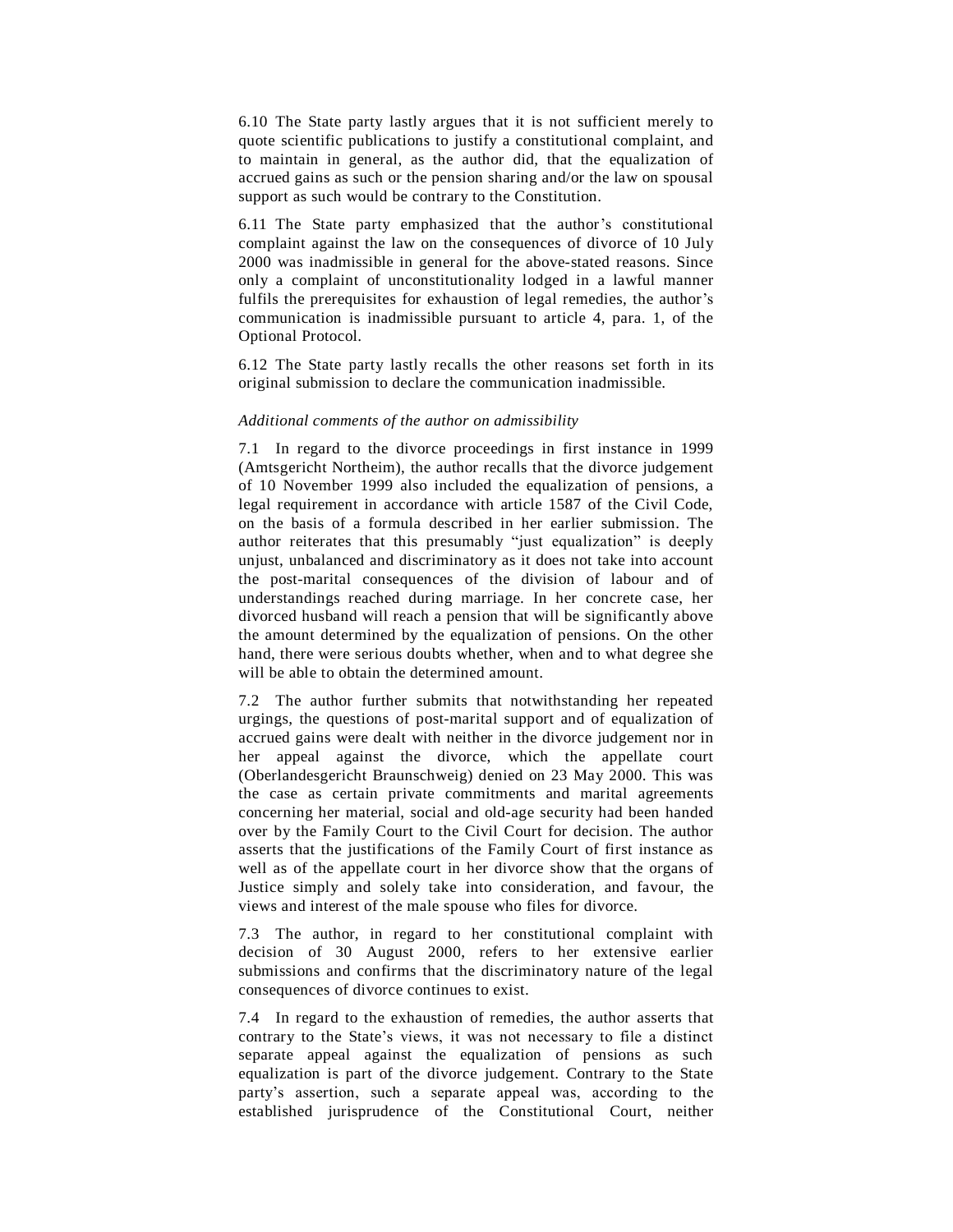necessary nor expected, as the statutory equalization of pensions is, according to article 1587 of the Civil Code, an "unambiguous legislative provision", and a repeal of the divorce would automatically also have resulted in a repeal of the equalization of pensions. Thus, the author asserts that her constitutional complaint was admissible and justified also against the statutory equalization of pensions without prior exhaustion of remedies in the lower courts. The Constitutional Court's decision not to accept for decision her complaint also included part B of her complaint, i.e. the complaint against the statutory equalization of pensions. The author reiterates that her constitutional complaint was not directed generally against the legal consequences of divorce but rather against the omission of the legislator to eliminate those elements that were discriminatory and disadvantageous to divorced women. As a result, the author submits that her complaint is admissible also in relation to the statutory equalization of pensions in accordance with article 4.1 of the Optional Protocol as domestic remedies were exhausted with the admissible constitutional complaint, which was, however, not accepted for decision.

7.5 The author submits that, contrary to the State's assertions, in regard to her constitutional complaint of violation of articles 3.2 and 3 of the Constitution, exhaustion of remedies through the courts was not necessary for reasons that article 3.2 clarified the explicit instruction of the Constitution concerning the content and scope of the legislator's duty to legislate. Furthermore, prior exhaustion of remedies was also not necessary as her constitutional complaint raised issues of general relevance and fundamental constitutional issues, in accordance with article 90.2 of the BVerfGG. The author reiterates that her complaint is admissible under article 4.1 of the Optional Protocol as the exhaustion of remedies through the courts was not necessary, and domestic remedies had been exhausted with the admissible constitutional complaint which had, however, not been accepted for decision.

### *Issues and proceedings before the Committee concerning admissibility*

8.1 In accordance with rule 64 of its rules of procedure, the Committee shall decide whether the communication is admissible or inadmissible under the Optional Protocol.

8.2 In accordance with rule 66 of its rule of procedure, the Committee may decide to consider the question of admissibility and merits of a communication separately.

8.3 The Committee has ascertained that the matter has not already been or is being examined under another procedure of international investigation or settlement.

8.4 The Committee considers that the facts that are the subject of the communication concern the consequences of divorce, i.e. in particular with regard to equalization of accrued gains, equalization of pensions, and maintenance after termination of marriage. It notes that divorce proceedings were initiated by the author's husband in May 1999. It also notes that the divorce, itself, became final together with the matter of the equalization of pensions on 28 July 2000, that is, prior to the entry into force of the Optional Protocol in respect of the State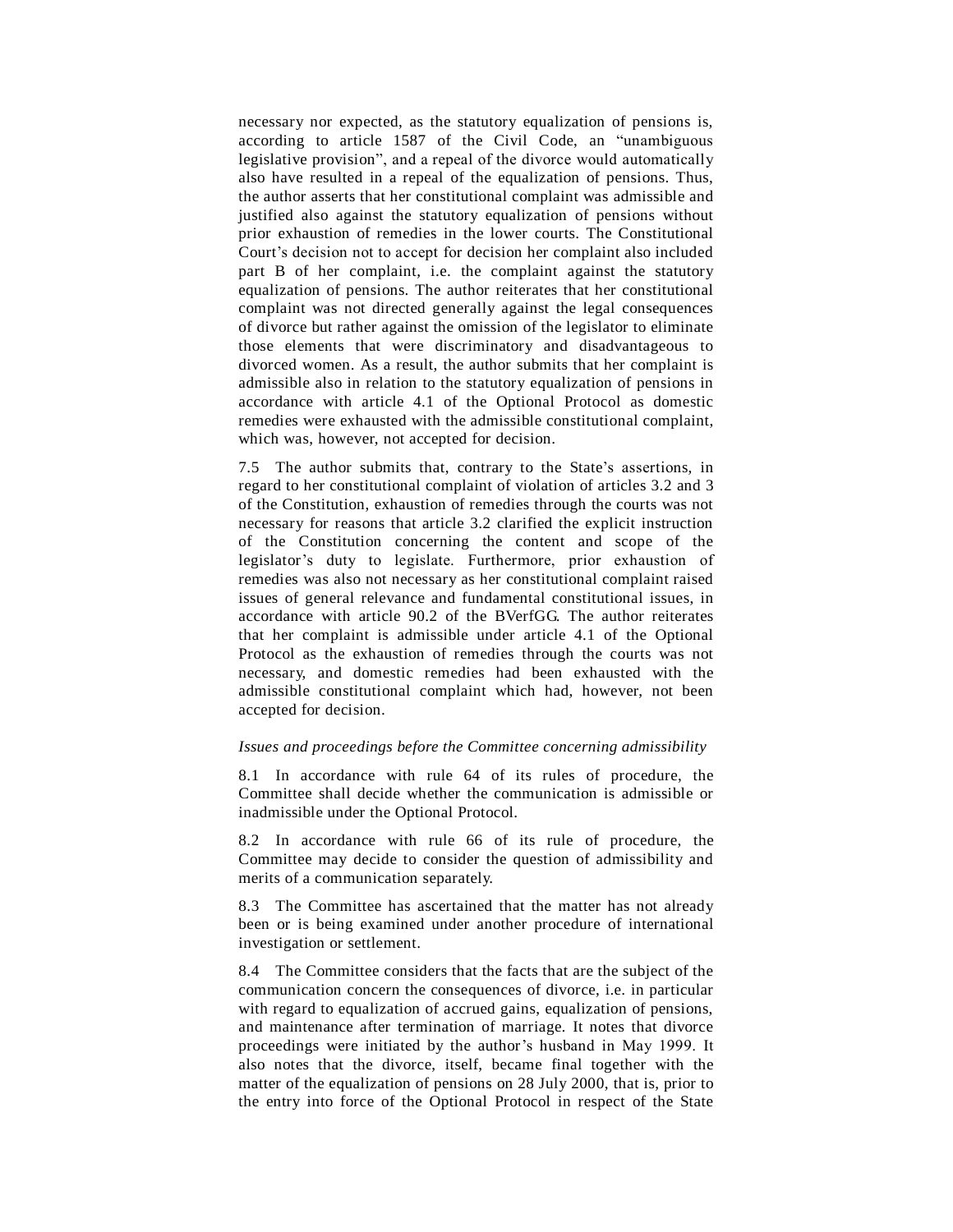party on 15 April 2002. Considering that the author has not made any convincing arguments that would indicate that the facts, insofar as they relate to the equalization of pensions, continued after this date, the Committee considers that, in accordance with article 4, paragraph 2 (e), of the Optional Protocol, it is precluded *ratione temporis* from considering the part of the communication that relates to the equalization of pensions.

8.5 Furthermore, with regard to the issue of the equalization of pensions, the Committee notes the State party's argument that the author restricted her appeal against the divorce decree solely to the pronouncement of the divorce itself and did not make the equalization of pensions the subject of a review by an appellate court. The Committee also notes the author's contention that a successful appeal of the divorce decree would automatically have repealed the equalization of pensions as this element is a mandatory part of the divorce decree. The Committee considers that notwithstanding the mandatory resolution of the equalization of pensions in divorce decrees, the author could reasonably have been expected to include a specific appeal on the issue to the appellate court, as well as in her constitutional complaint. It concludes that the author has thereby not exhausted domestic remedies concerning the issue of the equalization of pensions. This part of the communication is therefore inadmissible also under article 4, paragraph 1, of the Optional Protocol.

8.6 The Committee further notes that the author's complaint was rejected by the Federal Constitutional Court and, in this connection, relies on the State party's explanation that the filing was carried out in an inadmissible manner for several reasons, including because the complaint was time-barred. The Committee is not persuaded by the author's argument that her constitutional complaint was filed in an admissible manner as a complaint of omission on the part of the legislator to eliminate discriminatory elements of the legislation by which she was personally affected  $-$  rather than a general complaint about the legal consequences of divorce. The Committee therefore concludes that the improperly filed constitutional complaint of 10 July 2000 cannot be considered an exhaustion of domestic remedies by the author.

8.7 The Committee notes that separate proceedings regarding both the equalization of accrued gains and maintenance after termination of marriage have not yet been settled definitively. In light of the fact that the author has not denied that this was the case nor argued persuasively for the purpose of admissibility that the proceedings have been unreasonably prolonged or are unlikely to bring relief, the Committee considers that these claims are inadmissible under article 4, paragraph 1, of the Optional Protocol.

8.8 The Committee therefore decides:

(a) That the communication is inadmissible under article 4, paragraph 1, for the author's failure to exhaust domestic remedies, and paragraph 2 (e), because the disputed facts occurred prior to the entry into force of the Optional Protocol for the State party and did not continue after that date;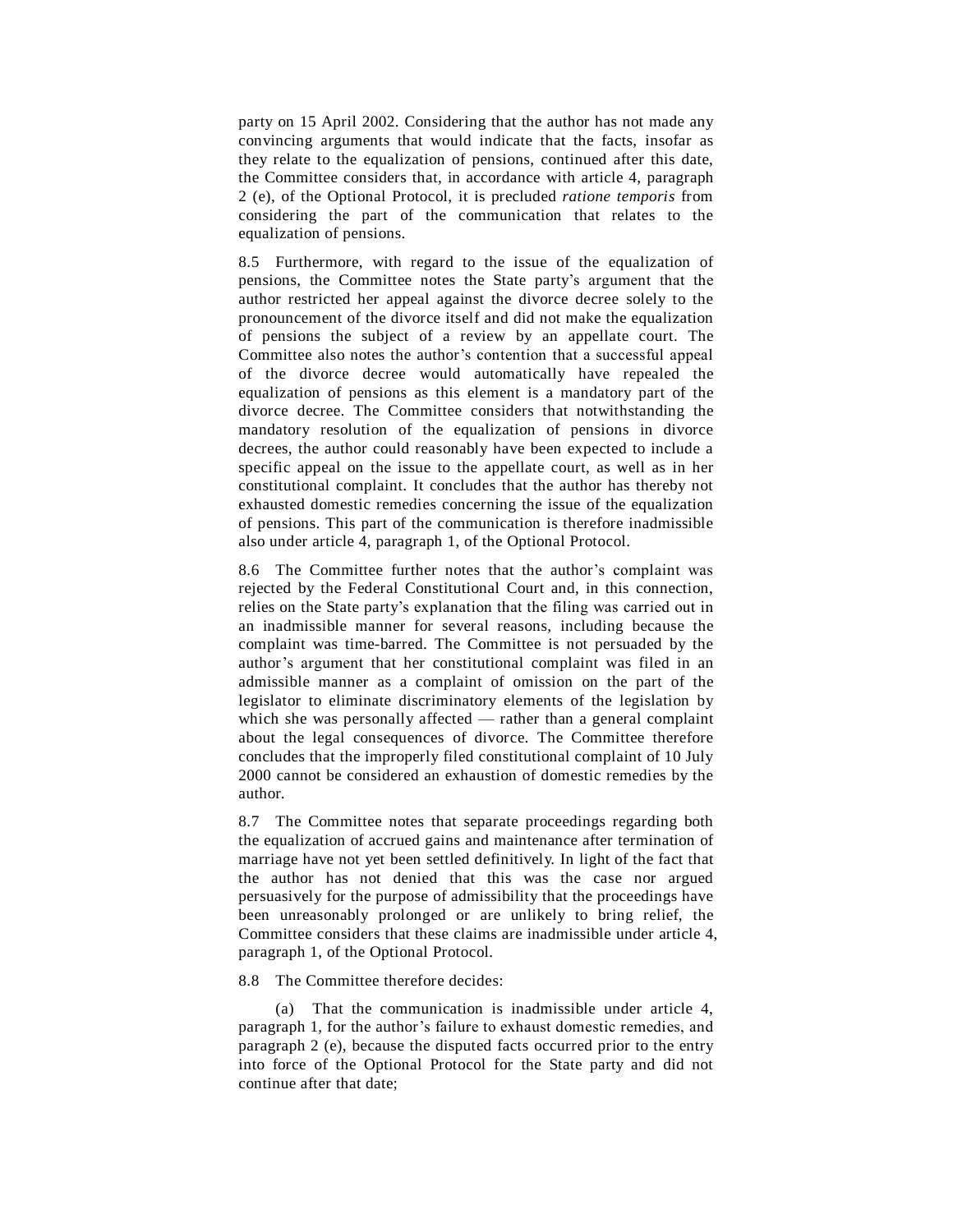(b) That this decision shall be communicated to the State party and to the author.

## **Appendix**

## **Individual opinion of Committee members Krisztina Morvai and Meriem Belmihoub-Zerdani (dissenting)**

In our view, the author's communication is partly admissible. While I agree with the majority that the claim concerning the divorce and equalization of pensions decision of 28 July 2000 is inadmissible *ratione temporis* I believe that the separate claim regarding the ongoing proceedings concerning the issues of accrued gains and spousal maintenance in fact do meet all admissibility criteria.

In the majority's view, the separate claims (regarding the alleged violations of the Convention in relation to substantive and procedural aspects of the equalization of accrued gains and of post-divorce maintenance) are inadmissible due to the lack of exhaustion of domestic remedies (Article 4.1).

In accordance with the Optional Protocol as a general rule all available domestic remedies have to be exhausted, "unless the *application of such remedies is unreasonably prolonged or unlikely to bring ef ective relief*î.

In our view, the domestic proceedings must be evaluated on a case-by-case basis regarding their "unreasonably prolonged" character.

In the present case, proceedings concerning spousal maintenance and accrued gains have been ongoing for about five years. (According to para. 7.2 of the Committee's decision on admissibility the author submitted that "notwithstanding her repeated urgings, the questions of post-marital support and of equalization of accrued gains were dealt with neither in the divorce judgement nor in her appeal against the divorce, which the appellate court/Oberlandesgericht Braunschweig/ denied on 23 May 2000". According to the State party's observations on admissibility, summarized in paragraph 4.2 of the Committee's decision, "No final decision has yet been reached in separate proceedings regarding maintenance after termination of the marriage and equalization of accrued gains".) Even though in April 2004, the Court of Göttingen awarded the author a maintenance payment of 280 euros per month, with retroactive effect to August 2002 (see para. 2.7 of the decision of the Committee), the decision regarding maintenance is still not final, due to the author's appeal. Similarly, no final decision has been reached in the equalization of accrued gains case. Two years of these ongoing proceedings period follow the ratification of the Optional Protocol by the State party.

Indeed, there might be cases and situations where the same length of time could not be considered "unreasonably prolonged". However, in the present situation the subject matter of the proceedings is basically *the determination and granting of the financial/material sources of the survival of the author*. Ms. B.-J. is now 57 years old, she was 52 when her husband divorced her after three decades of